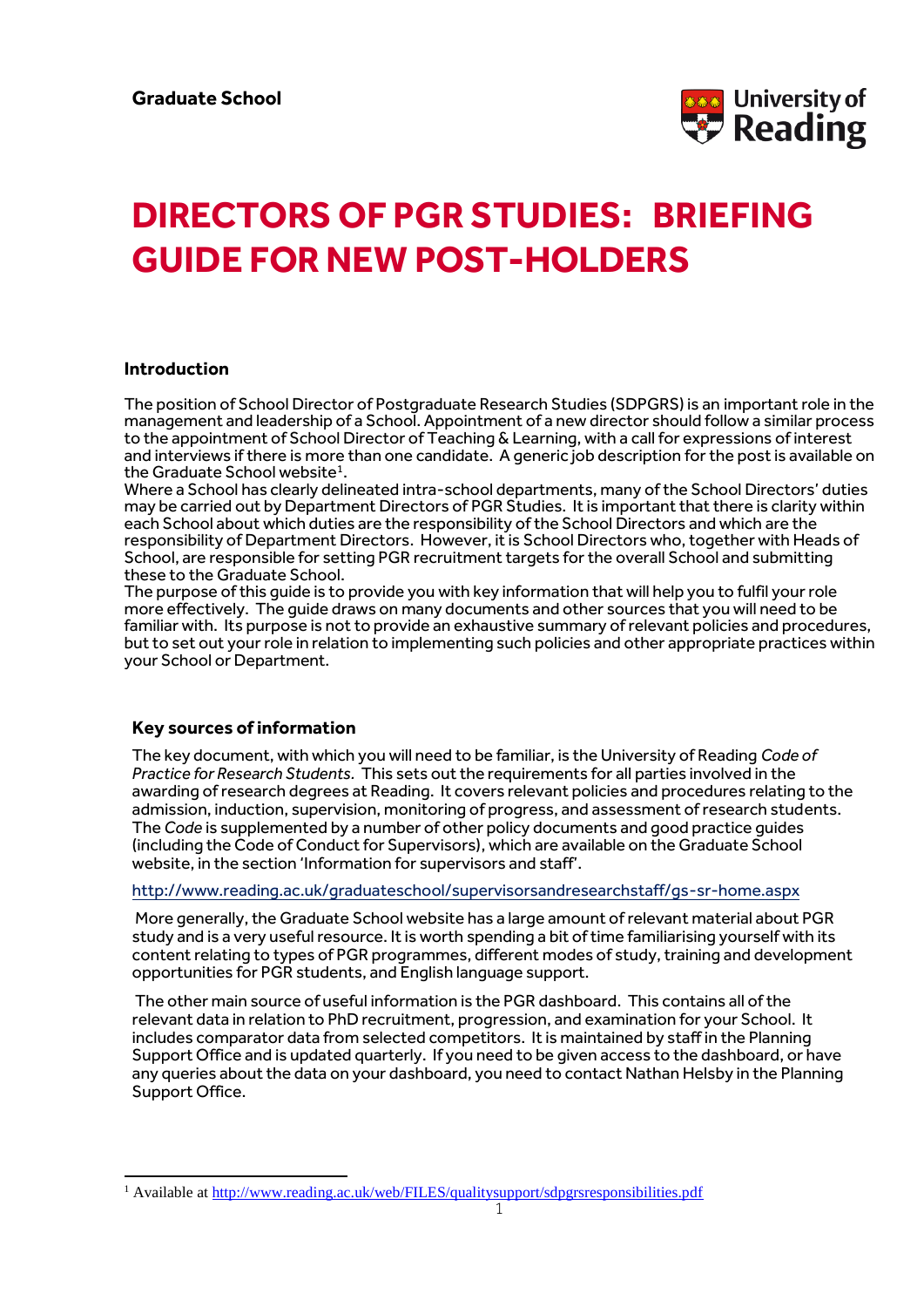## **Working with your designated PGR administrator**

Each School / Department has a designated PGR administrator. For all Schools except HBS they are employed in the Graduate School and based in Old Whiteknights House. On taking up your post, you should arrange to meet your designated administrator/s. You need to agree with him or her how you can best work together on a day to day basis, so that he or she can provide you with effective support. Several of the administrators support more than one Department / School so you need to appreciate that they may have other demands on their time. The administrators work together in the School Support Team, primarily based on the first floor of the Graduate School, and they are generally able to provide cover for each other in the case of holidays and sick leave. Your administrator will be line-managed by either Cat Hale or Katie Saxelby- Smith (the Joint Heads of the DRO). If you have any concerns about the level of support you are getting you should contact either Cat [\(c.hale@reading.ac.uk\)](mailto:c.hale@reading.ac.uk) or Katie [\(k.saxelby-](mailto:k.saxelby-smith@reading.ac.uk) [smith@reading.ac.uk\)](mailto:k.saxelby-smith@reading.ac.uk).

## **Directors' Main tasks**

## *Recruitment*

Recruiting and retaining an increasing number of high quality doctoral students is central to the University's mission and its standing as a leading research intensive university. It is your responsibility to encourage staff in your School to agree to supervise high quality prospective students whose research interests align with theirs. You should ensure that the admissions process within your School / Department works effectively, with no unnecessary hold-ups. We know that responding to prospective students as soon as possible is a key factor in ensuring acceptances and enrolments.

You should agree with your administrator how you will handle, and respond to, new enquiries and applications. You should ensure that supervisors are aware that, where they are contacted directly by prospective students, they should either forward the email to you or copy you into their response to the student.

It is also helpful if you can encourage supervisors to be flexible when considering candidate's research proposals so that, if proposals are not up to scratch, they provide helpful feedback and encourage resubmission, or suggest an alternate project that the candidate could work on.

Similarly, once offers have been made, it is helpful to keep in contact with prospective students, as experience has shown that this increases the likelihood of their enrolment.

Jon Lloyd [\(j.d.lloyd@reading.ac.uk\)](mailto:j.d.lloyd@reading.ac.uk), the PGR Recruitment and Marketing Officer, is based within the Graduate School and is very happy to provide you with advice and supportin relation to recruitment and marketing.

## *PGR Target Setting*

Around September each year, I contact Heads of School and School Directors to ask them to set their PGR recruitment target numbers for the following session and the remainder of the planning period, by a deadline in late October. These need to be discussed and agreed with Heads of School as they feed into the annual School planning process. Detailed instructions and relevant contextual information will be provided at that time.

## *Studentship competitions*

The Graduate School runs a number of studentship competitions throughout the year. Details of all of these can be found on the Graduate School website funding pages. A number of these competitions require Directors to submit nominations on behalf of their School.

- a) International studentships. One full-award and six fees-only awards are normally made each year, and are available for students studying in all areas apart from those based in Henley Business School. Directors are contacted in early October and need to identify, in consultation with the Head of School, two candidates (ranked in priority) to nominate for the competition (bya deadline in early March). Candidates must have received an offer of admission by the University by the time the nominations are submitted.
- b) China Scholarships Council. The University supports two awards each year, in an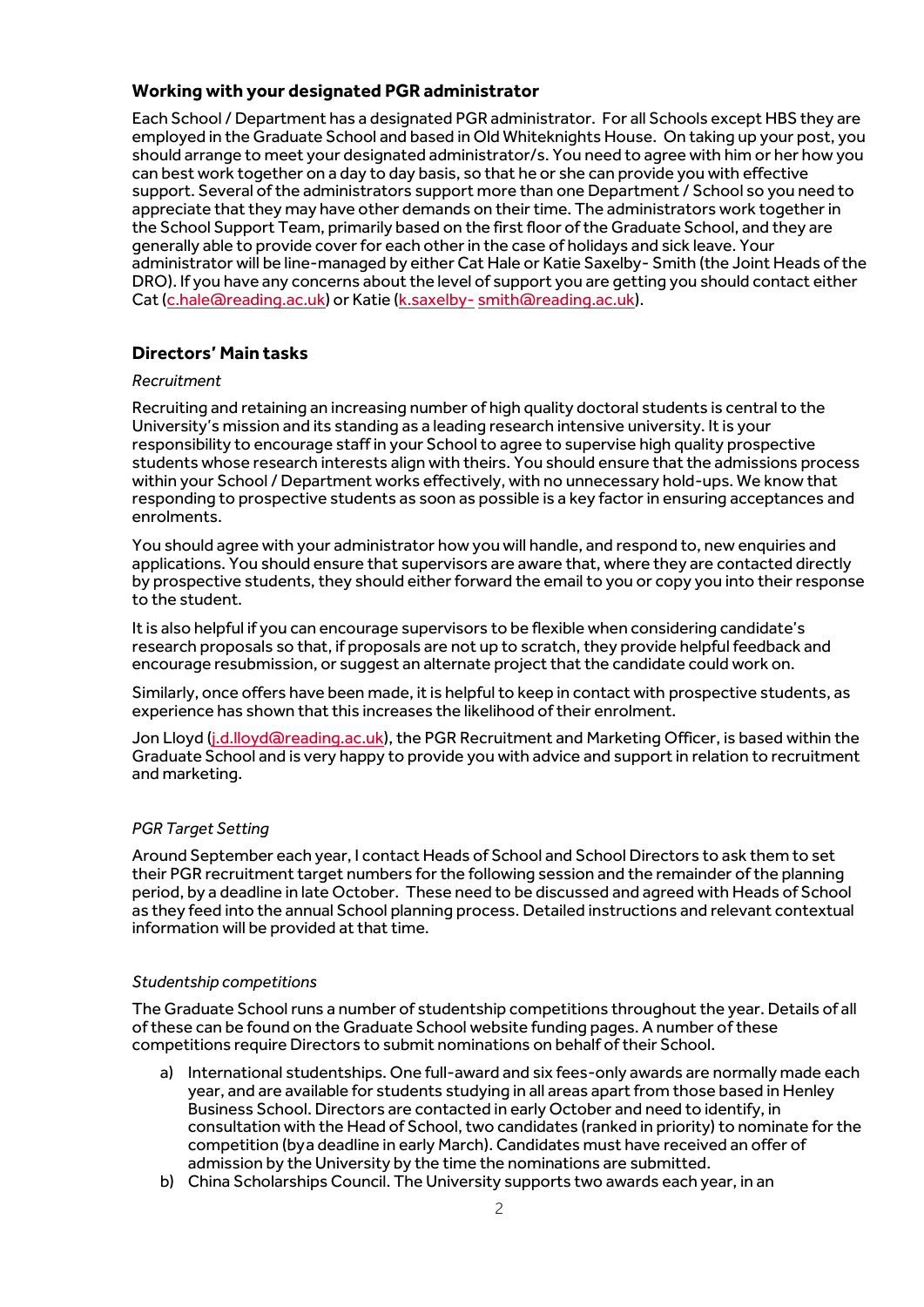arrangement whereby we pay the fees and a small training grant, while the Chinese Scholarship Council cover the living costs. The awards have to be made in the areas of climate and environmental change, agriculture and food security, or health and well-being. Directors are contacted in November each year and asked to nominate any Chinese applicants who are considered to be strong candidates for these Scholarships (by a deadline in late February).

c) Felix Scholarships. Unfortunately, Reading currently only has one PhD Felix scholarship to offer each year (along with five Master's scholarships). We are allowed to nominate up to 20 candidates, of which up to five can be for the PhD award, to the Felix Trust who make the decision as to which candidates will receive awards. Applicants need to have been accepted for a place, and completed a Felix short application form by the end of January. The process is now run by the Global Recruitment team but there is further information on the Graduate School website.

Some Schools fund their own studentships. Where this is the case, the Graduate School manages the process of advertising and making offers (including producing the formal offer letter). For further information, contact Trica Burgess.

#### *Appointing supervisors*

It is University policy that each research student has more than one named supervisor and that a minimum of two supervisors should be recorded on RISIS. Joint supervision arrangements need to be in place before the end of the first term of study for incoming students. We appreciate that occasionally this requirement can be problematic, particularly in small departments. However, the second supervisor can take a number of different roles and may act more as a mentor or advisor. Furthermore, supervision may be within or across departments, or with an external partner. Emeritus and Honorary staff can also act as co-supervisors.

#### *New students' induction*

Working with your administrator, you should arrange an induction meeting for new students starting in the Autumn Term. At that event, you should cover all the necessary School / Department related information. You should ensure that your students are told to attend the University-wide induction / welcome meeting run by the Graduate School (usually in the first week of October – you will be advised ofthe date and location well in advance of the event ), where they will be told about the Graduate School, the RRDP training programme, other support available, events, etc. You should ensure that the timing of your own induction event does not clash with the Graduate School event.

Although numbers might not warrant further induction meetings for students starting later in the year (e.g. January or April / May) you should ensure that you provide the necessary information to late starters following their registration. The Graduate School runs its central induction events in January and early May, as well as in October.

#### *Graduate School desk allocation*

In addition to student hot-desking facilities, the Graduate School has 60 desks available for student usage. These are allocated for longer term usage for a maximum of one year at a time. The majority of these desks are allocated to students in the Arts & Humanities and some Social Sciences who do not have sufficient space in their own Schools / Departments.

Students are notified at the start of each academic session of the date by which they have to submit a request (usually in early November). Part-time students can apply provided they are willing to share the allocated space with another student whose working pattern complements theirs. Copies of the requests are forwarded to the relevant School / Department Director, who is asked to rank the cases in terms of priority need. The Graduate School then assesses the requests, the ranking, and the overall PGR student numbers in the School / Department, in making allocations.

## *RRDP and Learning Needs Analysis*

During their first two to three weeks, new PhD students need to carry out a Learning Needs Analysis (LNA) using the template on the Graduate School website, and discuss this with their supervisors.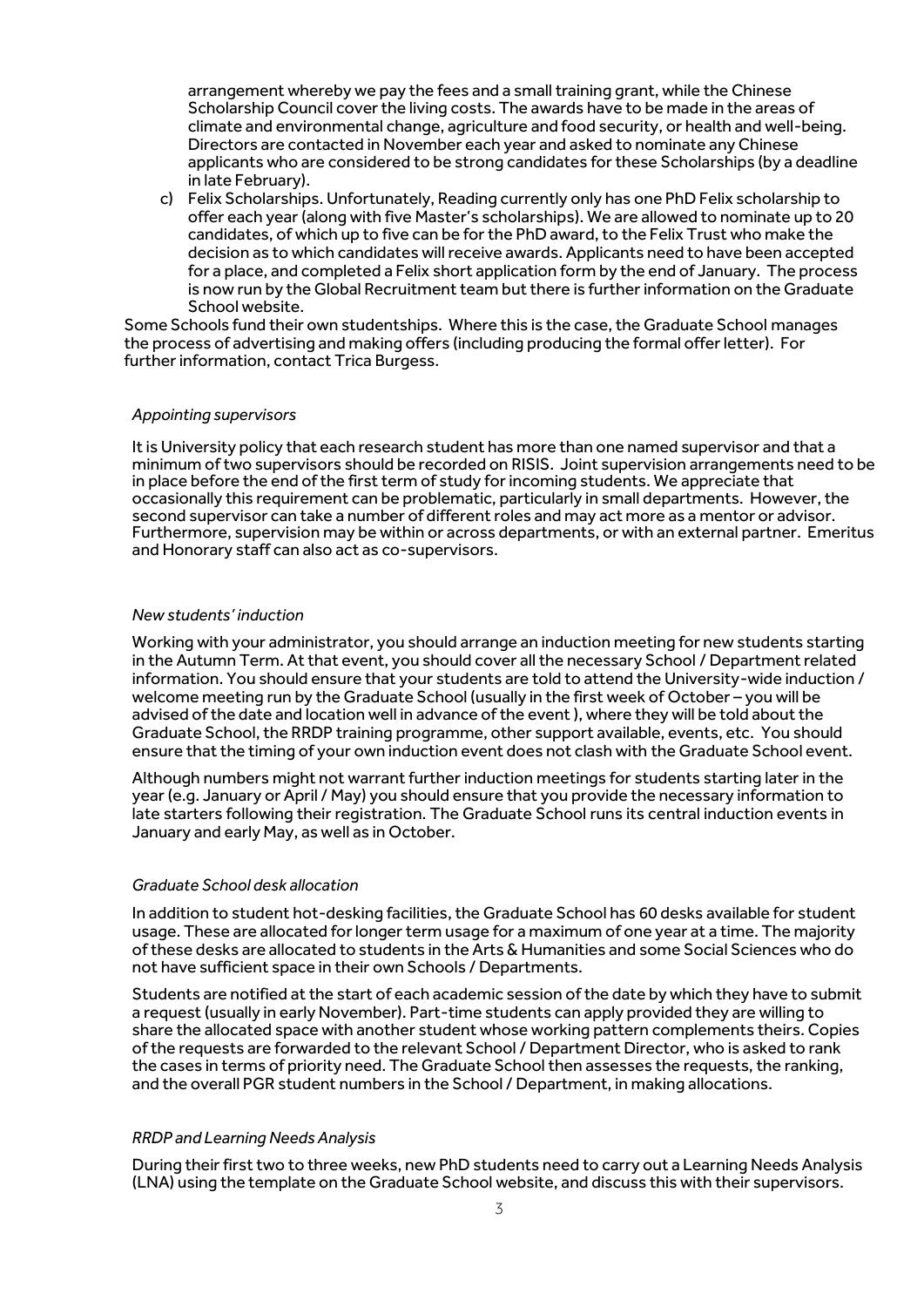Once they have done this, the completed template should be signed off by you (to ensure they have engaged properly with the exercise). It is a mandatory requirement that research students attend a minimum number of RRDP sessions each academic year (five in year 1 for FT students). Directors can reduce requirements in exceptional cases (e.g. where students have significant professional experience or where Schools / DTPs provide some elements of generic / professional skills training). If you are in doubt about whether a reduction is warranted, you should contact either Pam Stuart (Sciences / Life Sciences) or Joanna John (Arts, Humanities and Social Sciences) in the Graduate School.

The Graduate School also runs a Preparing to Teach programme (in collaboration with CQSD), a PGR Leadership programme (in collaboration with HBS), a PGR women's development programme (SPRINT), as well as a number of English Language Support courses for PGR Students (in collaboration with ISLI). Further information is available on our website.

#### *Immigration and Visas*

Directors should be aware of the need for all students holding a Tier 4 visa to have their attendance at the University regularly monitored under the University's compliance obligations. It is expected that Directors will be aware of any PGR students who appear to have lost contact with their School / Department and will ensure that any suspected loss of contact is reported to the Doctoral Research Office promptly. In consultation with the School / Department nominated Tier 4 attendance monitoring contact, this loss of contact should also be reported via the University's termly attendance monitoring exercise.

More detailed information on PGR specific immigration matters can be found at <http://www.reading.ac.uk/gs-immigration.aspx>

#### *Suspensions, Extensions, Requests to change status, etc.*

These types of request will come in from students throughout the year. There are specific forms which should be completed to make cases to the Graduate School for approval. Your School / Department administrator has copies of forms. Extensions are only agreed in exceptional circumstances. You should ensure that you are aware of the regulations relating to Tier 4 students and the maximum number of days that they are allowed to suspend their studies and remain in the UK (currently 60 days). Staff in the Doctoral Research Office in the Graduate School can answer any queries.

#### *Monitoring of Progress*

It is a formal requirement that each PGR student's progress is assessed at least once a year, and there is an agreed process for doing this, with template forms which should be used. Many Schools, however, supplement this with a less formal assessment of progress part way through each year. Your administrator will have copies of the relevant forms, and they are also available on the Graduate School website. Most Schools run the formal process during the Spring term each year but we do allow for some variation in process, and in specific questions asked / information required from students, provided the standard requirements are met. The process must be completed by the start of September at the latest. A guide for staff on Monitoring of Progress is available on the Graduate School website, in the section for supervisors and staff.

It is really important that any issues affecting a student's progress are picked up, and dealt with, as promptly as possible (including making a case for suspension). Experience has shown that students are rarely able to make up for time lost earlier in their programme at later stages. Where students are not making appropriate progress, either because of lack of engagement or lack of ability, then they must be give clear feedback and deadlines by which they have to complete specific tasks. Records should be kept of all communications, in case these are needed as evidence for a subsequent decision to recommend termination of registration, or transfer to another programme.

International student progress is often impeded by their ability to write clearly in English. It is important that any such limitations are picked up and addressed at the start of their study. As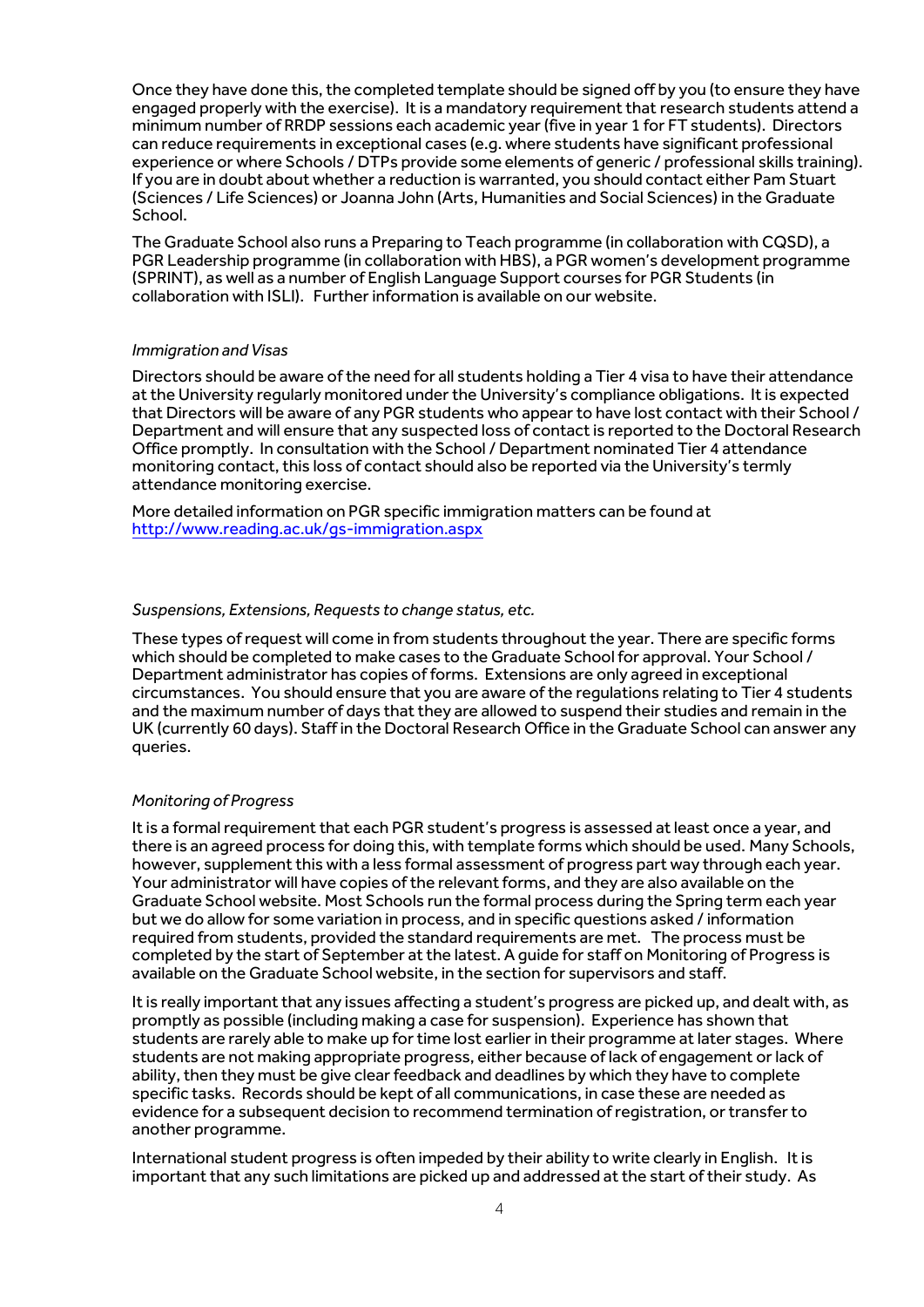noted above, the Graduate School (in collaboration with ISLI) runs a number of English language support courses specifically aimed at PGR students. You should direct international students to this provision at the start of their programmes.

### *Annual Evaluation of Supervisory Arrangements*

The Graduate School sends out a survey in May each year to all PGR students asking them various questions about their satisfaction with their supervisory arrangements. The completed forms are returned directly to the Graduate School as many students are concerned about raising issues within their Schools / Departments. The Heads of the DRO read through the completed forms and identify any where students have raised significant concerns that require following up. They contact the students for further information and ask if they can speak with the relevant School / Department Director in confidence.

## *Examiner nominations*

The Doctoral Examinations Officer, Sean Semple who is based in the Graduate School [\(s.semple@reading.ac.uk\)](mailto:s.semple@reading.ac.uk) requests nominations from Schools (via the relevant administrator) once students have sent him their completed Intention to Submit form. This should done around four months before the student is due to submit. The administrators contact the supervisors to request nominations, and should copy in Directors. Nomination forms must be signed off by the Director, or Head of School / Department, before being returned to Sean, as they are formally responsible for making the nomination. It is essential that nominations are submitted before the student submits in order to avoid any unnecessary delays to the examination process. Further information is available on the Graduate School website examinations section.

#### *Annual Doctoral Conference and associated competitions*

The Annual Doctoral Conference is held in June each year. It is important that Schools do not arrange to hold their own conferences on the same date. The date of the University-wide conference is set a year in advance and Directors are notified. In January each year, the Graduate School sends out a call for entries for the various competitions that are associated with the conference. For most competitions, the call goes directly to students. It is helpful if Directors promote the competitions within their Schools / Departments and encourage students to enter. The call for nominations for the PhD Researcher of the Year goes to School / Department Directors, who jointly with the relevant Research Division leader, identify a nominee for each of the relevant research division/s. School / Department Directors are responsible for submitting the selected nomination to the Graduate School by the March deadline.

## *Fairbrother lecture*

This is a public lecture given by a PhD student usually in May each year, with the aim of showcasing the excellence and relevance of postgraduate research at Reading. It attracts a large audience from within and outside of the University. Directors are contacted in early September to nominate any suitable candidates for their School (by a deadline in mid-October). The subsequent selection process not only identifies the student who will give the lecture but also a number of shortlisted entries who take part in a visual showcase of work which is displayed at the event.

Professor Dianne Berry Dean of PGR Studies

June 2019.